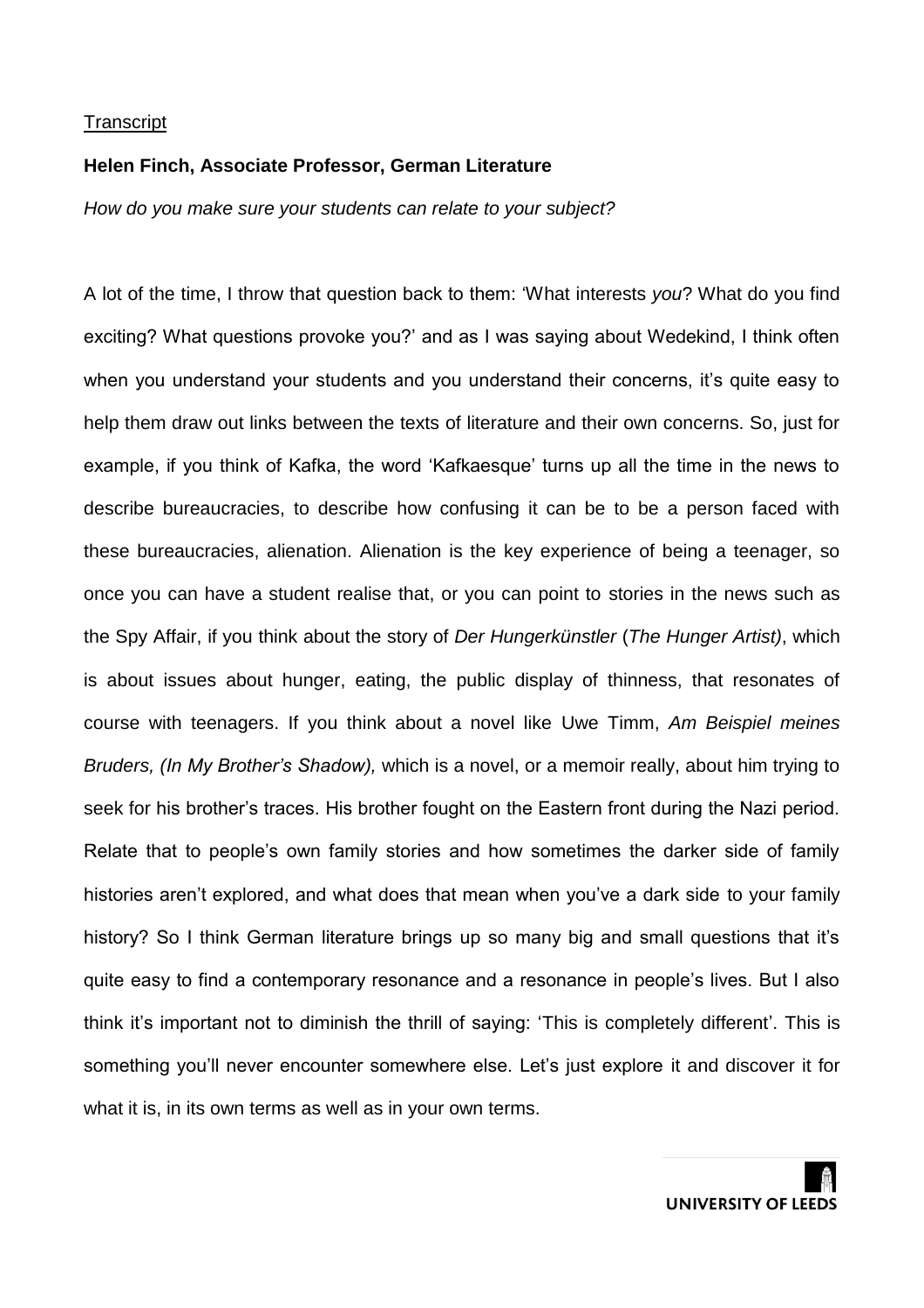## **Helen Finch, Associate Professor, German Literature**

*Which area do you most enjoy teaching?*

I'm passionate about teaching literature: I think it's enormously fun and exciting. One of the things that I like teaching most is literature of modernism, which I suppose is a hundred years old now so not so modern, but really looking at how German literature responds to all those tumultuous changes that happened between about 1870 and 1945, how it plays with established ideas of what novels can do, what poems can do, and really confronts our expectations. Here I suppose I'd really focus in on the figure of the writer Kafka, who's been the subject of some radio programmes recently on Radio 4. I think Kafka's a really exciting writer because he deals with big, difficult themes like the fate of the individual in a big alienating society. You can also read him quite easily as a Jewish writer who's trying to find out about his identity in a very swiftly changing Czech-Austrian world. He's also really funny and his language is really beautiful, and it's very accessible. It's quite readable for students as well as for scholars, so he's somebody who can be read on so many different levels, and it's drawing out those levels and seeing students engage with them that I find really, really exciting.

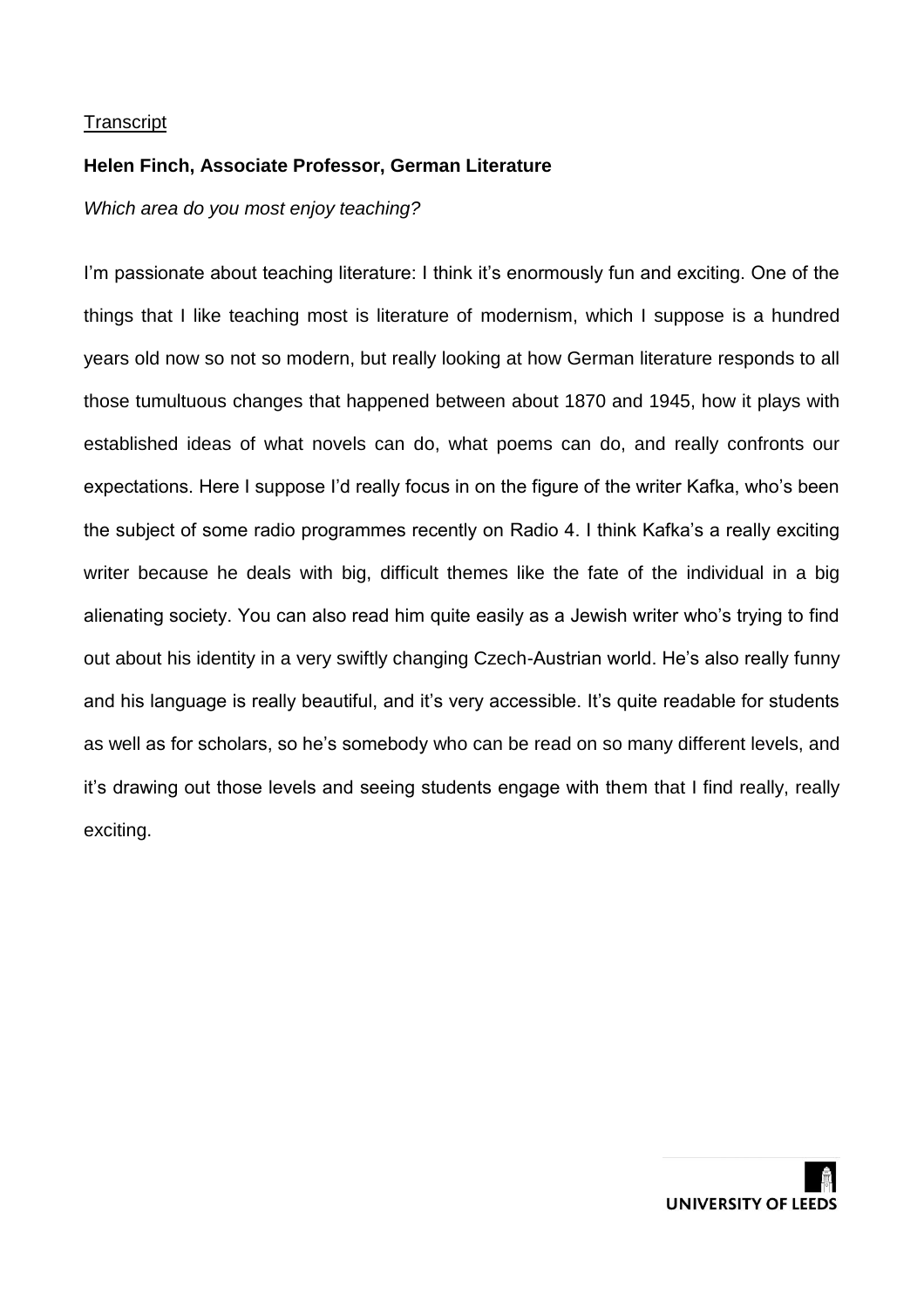# **Helen Finch, Associate Professor, German Literature**

*What personally excites you about teaching your subject?*

It's the engagement with another culture and by that I don't only mean getting to know languages, turns of phrases and literature, film, history that is new, exciting and different, that real thrill of discovering something new that you never knew before, but it's also about transforming yourself, I think. That's what's really thrilling about studying languages: that you start to become more open. When you travel in foreign countries and start to speak another language, you realise the limits of your own language, the limits of your culture and you become a slightly different version of yourself, more open, more communicative and you see the world in a more relational way and that's what really excites me about teaching language. It's watching my students engage with the world and becoming slightly more transformed as a result.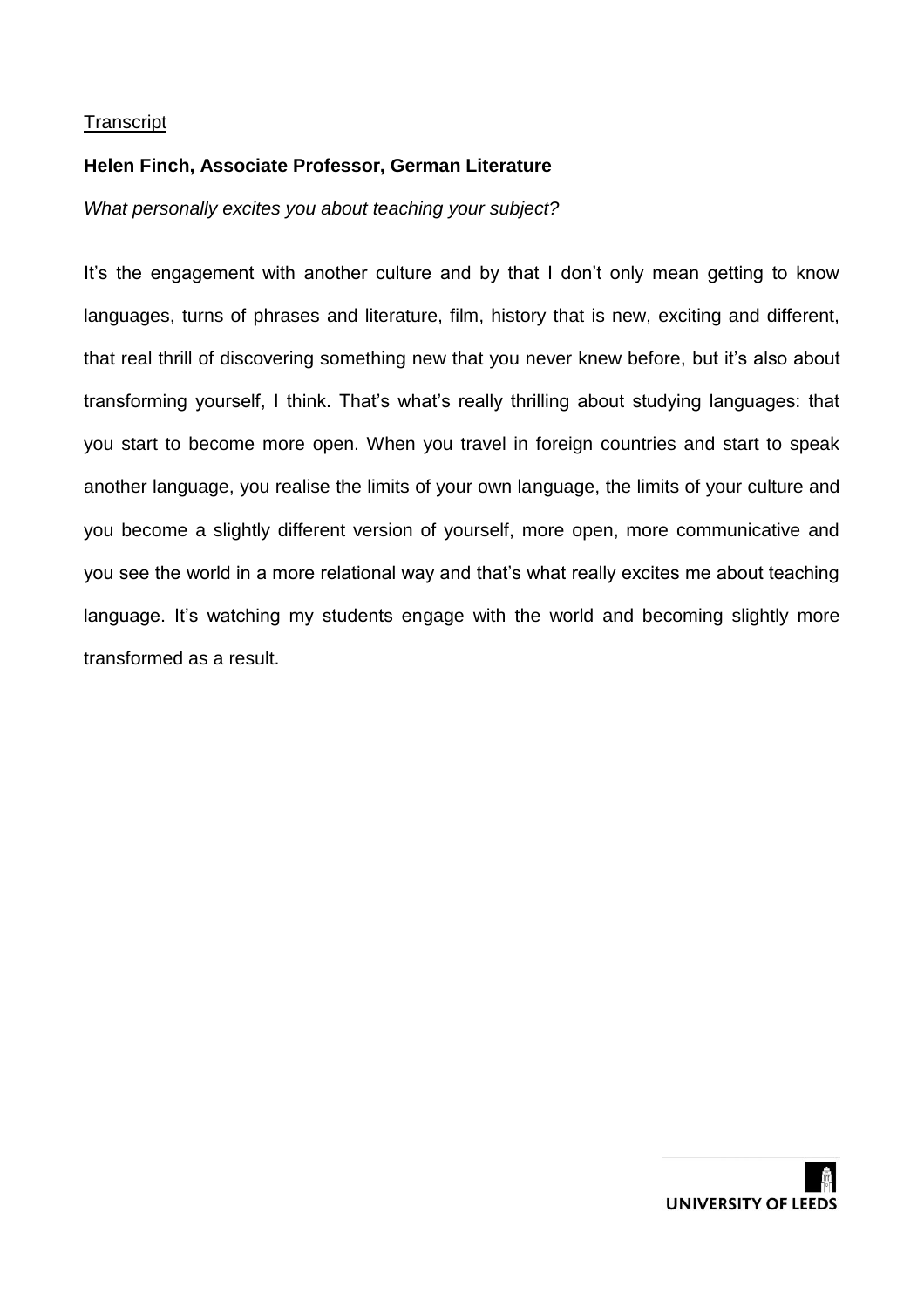### **Helen Finch, Associate Professor, German Literature**

*What is the biggest challenge you encounter when teaching your subject?*

I think the biggest challenge I encounter is that students are scared of the word 'literature' and it's really breaking down that fear and helping students to realise that they do have the skills to read literature and that if they don't have the skills they can learn them, that there's nothing magic or inherently difficult about literature, that it's something that is fun and also something that can be richly important for learning the language, for understanding the culture and also for talking about questions that are really relevant to young people. I suppose I'm slightly sceptical sometimes about using the words 'relevant' and 'fun': it's also important to think it's an intellectual challenge, it's something that brings students beyond that mechanical level of learning a language and passing grammar tests and really starting to stretch them as scholars. So that's something that I think students get excited by. There are lots and lots of different ways to work with texts to make them less monolithic, less intimidating. So for example if you think of a modernist text that I might recommend, Frank Wedekind's *Frühlings Erwachen*, or *Spring Awakening* in English, it's been made into a musical recently, it recently did a tour of Britain in a modern version so there are ways of engaging with this play, which is all about sexuality in adolescence, very topical. You can get students to stage various aspects of the play and say 'Well, how would you bring this up to date?' You can get them to engage with the English musical version, which you can find online and say 'What's the gap between that and the German text that we're looking at?" or in a theatre workshop we did here at Leeds, you can get students to explore the emotions in the play in acting them out, what does it mean to feel this frustration, this rage at the parents? How can you translate the structures of the school system described in 1894 to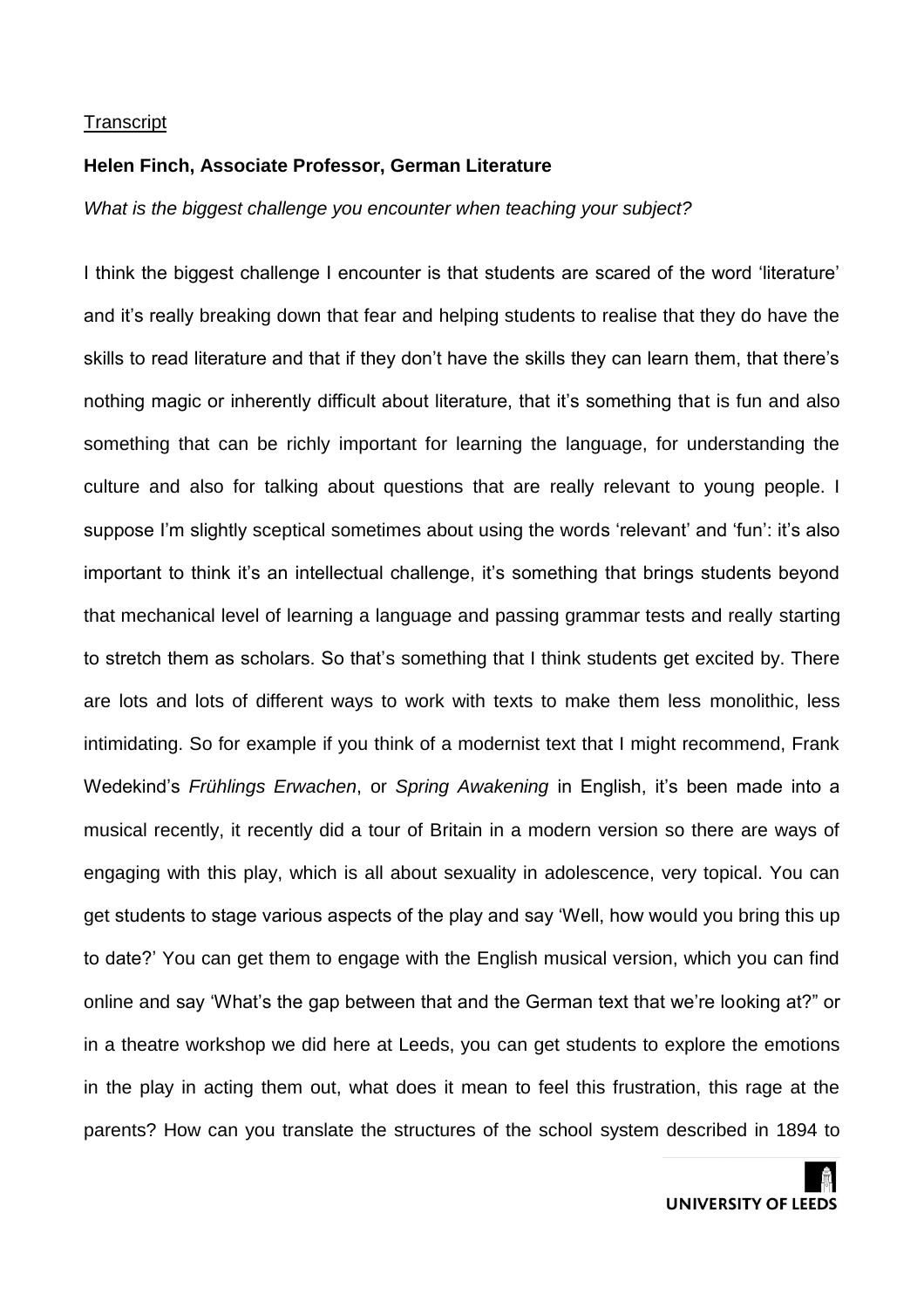contemporary schools in 2015? So it's getting students to engage with the context but also really to think about 'what does it mean to read an old piece of literature in our present day context?'